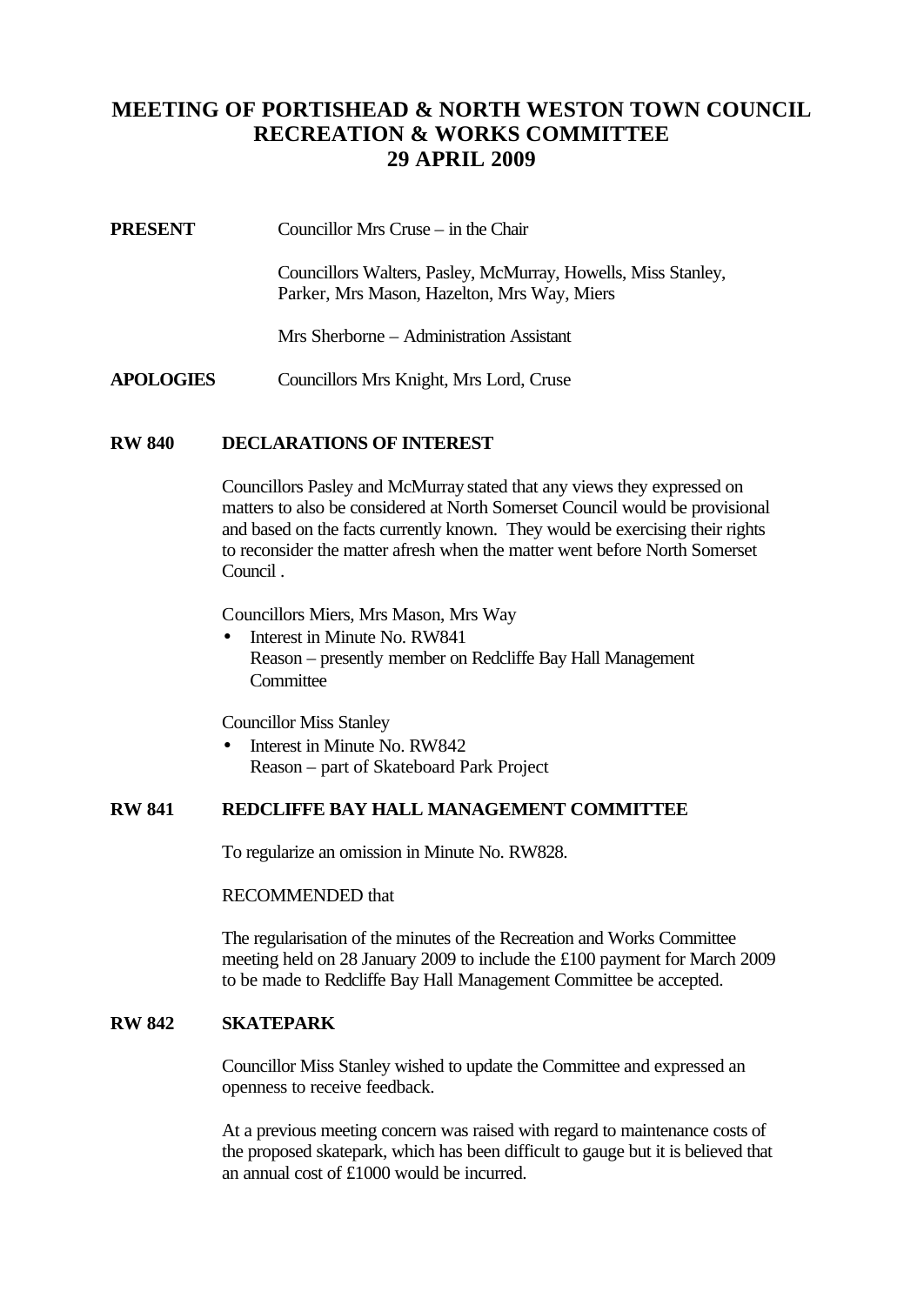Arrangements have been made for Mike Moran of Abergavenny Council, who has had dealings with Skatepark installations to attend the visit to Chepstow, who would be present to answer any questions from an independent aspect. Also, if felt appropriate a geographical survey could be arranged. It was felt that at this stage it may be premature to incur any such costs as Planning approval is yet to be sought, however it was suggested that the installation at Chepstow be video recorded.

It was noted that an open afternoon has been arranged at The Folk Hall on Tuesday  $9<sup>th</sup>$  June 2009 from 3.00pm-8.00pm.

### **RW 843 PUBLIC SEATS**

Following complaints received regarding the presentation of Town Council seats (wooden) around the Town.

RECOMMENDED that

Acceptance of the quotation for the cleaning of the Town Councils public seats for the sum of £276 and if it is considered necessary following the cleaning that the seats are also treated (reasonable costs to be decided by the Deputy Clerk).

### **RW 844 PARISH WHARF**

As the agreement for parishioners has now been signed there is a requirement for a Town Councillor to represent the Town Council on the Parish Wharf Management Committee and to meet annually to agree the Town Council's allocation. It was felt that the representative should have a good knowledge and experience of this agreement and therefore, would be best served by a councillor outside the relevant ward as all such councillors were relatively newly appointed. Councillor Miss Stanley proposed Councillor Mrs Cruse, who was happy to accept but whom stressed that if it was appropriate to take a learner with her she would arrange for a Councillor of that Ward to attend.

#### RECOMMENDED that

Councillor Ros Cruse represent the Town Council on the Parish Wharf Management Committee and undertake to contact the other parties to the Agreement to organise a date and venue for the first meeting of the Management Committee.

#### **RW 845 EMERGENCY LIGHTING**

During an inspection by our electrical contractor it was brought to our attention that no emergency lighting was available in the Fedden room and the Gents WC on the ground floor.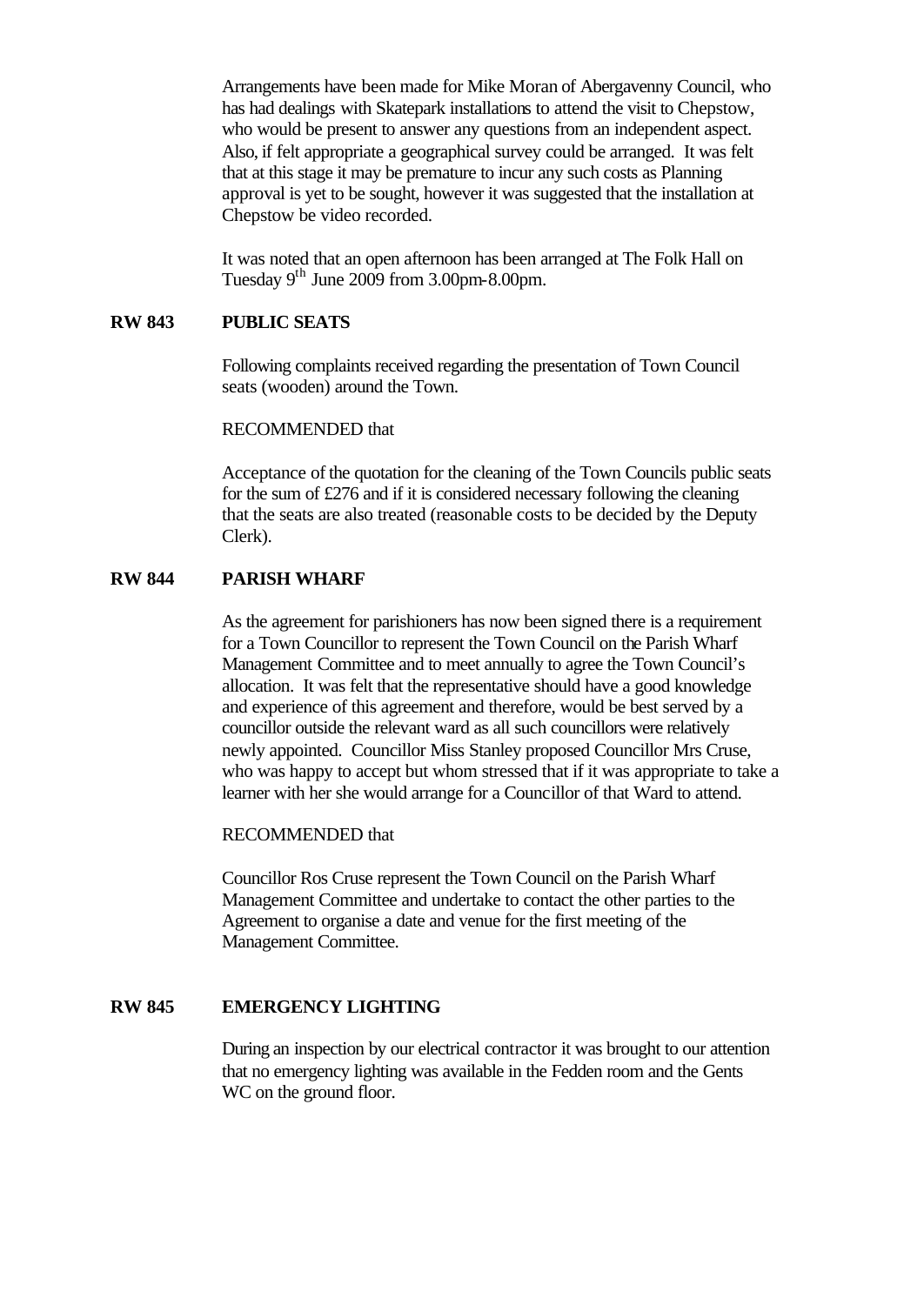RECOMMENDATION that

We accept the quotation from our electrical contractor for two emergency lights to be installed in the Fedden room and Gents WC on the ground floor for the sum of £186.42.

# **RW 846 TOWN & PARISH COUNCIL COMMUNITY EMERGENCY PLAN**

Sharon Sherborne gave a brief synopsis of the plan before a discussion took place, in regards to the thirty-one page suggested proforma that had been received from North Somerset Council. It is believed that part of the document could prove a useful tool for the Town Council should they be tasked to assist in an emergency situation.

### RECOMMENDED that

A meeting between Councillors Walters and Howells, and Sharon Sherborne, on a date to yet be agreed, be held to consider and agree the level of details required to be retained on this document in the office and that Council accept their advice.

# **RW 847 BLUE LITTER BINS**

Unfortunately our stock of replacement blue Town litter bins stored with North Somerset Council has been exhausted. For financial reasons these are ordered in multiples rather than singularly and do display our Town logo.

### RECOMMENDED that

The quotation from North Somerset Council of £1560 to purchase a further supply of 12 litter bins is accepted.

# **RW 848 PUBLIC CONVENIENCES – THE WINDMILL, NORE ROAD, PORTISHEAD**

Whilst previous objections had been made by councillors regarding the closure of these amenities, as they are in a very good condition and probably one of the best in the Town, it was felt by the majority present that enquiries should be made with North Somerset Council for this facility to be made available to the public.

# RECOMMENDED that

The Deputy Clerk writes to North Somerset Council deploring the closure of the public conveniences at the Windmill, Nore Road. Also, to obtain from them details of the concessions and terms in respect to the franchise of the Golf Course, in view that the opening of these public amenities are reliant upon that franchise operating. There would be no need to wait for the matter to be approved by the Town Council.